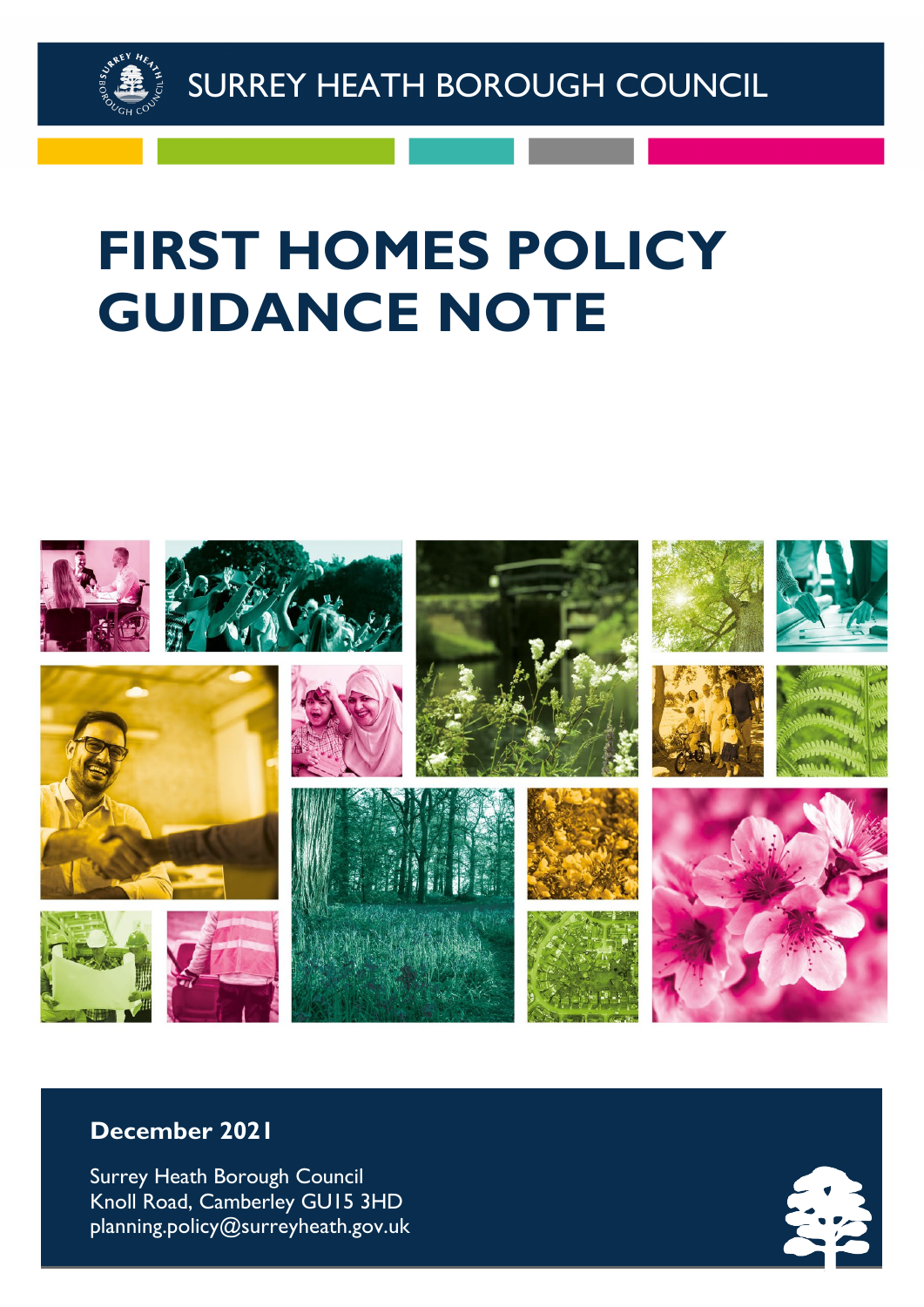#### **Contents**

|  | 6. First Homes Policy in Surrey Heath - Next Steps 11 |  |
|--|-------------------------------------------------------|--|
|  |                                                       |  |

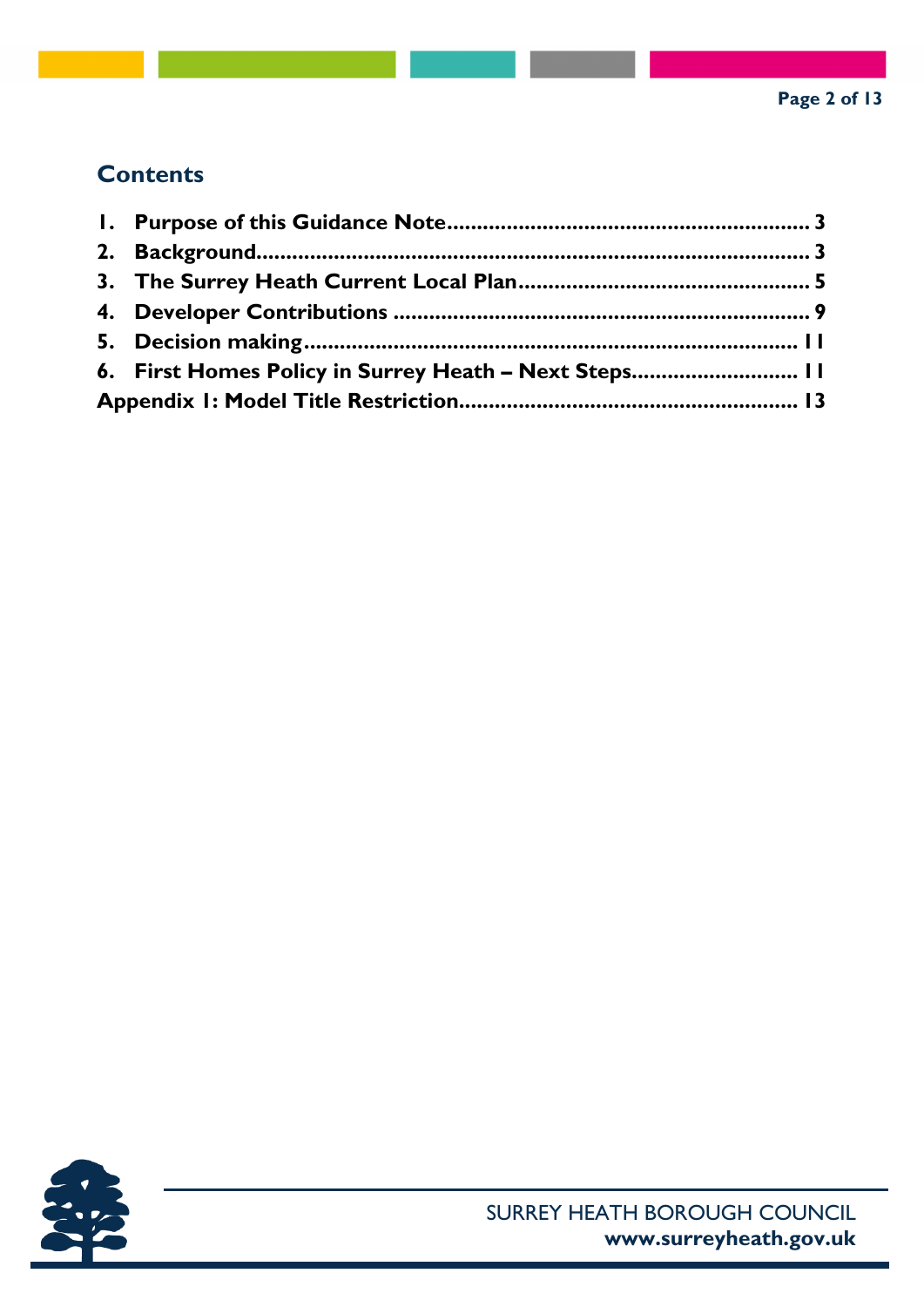## <span id="page-2-0"></span>1. Purpose of this Guidance Note

The purpose of this Guidance Note is to set out for prospective applicants how First Homes are to be delivered in Surrey Heath prior to the adoption of the new Local Plan 2019-2038 (due to be adopted in 2023) having regard to the National Guidance and Surrey Heath's current Development Plan.

It also sets out local connection criteria to be used in determining First Homes eligibility. This Note was agreed by Executive on 7th December 2021.

## <span id="page-2-1"></span>2. Background

On 24th May 2021, the Housing Minister made a Written Ministerial Statement to Parliament which set out changes to planning policy including the introduction of First Homes, with effect from 28th June 2021. This sets out that First Homes are the government's preferred discounted market tenure and, for planning applications determined after 28 December 2021, at least 25% of all affordable housing units delivered by developers must be First Homes (Section 5 below sets out the transitional arrangements for the introduction of First Homes).

Details of First Homes are included in an updated Planning Practice Guidance (PPG).

#### **2.1 What are First Homes?**

First Homes are a specific form of discounted market sale housing for first time buyers which meet the definition of affordable housing for planning purposes. The PPG sets out the following national criteria for First Homes:

- First Homes must be sold at a minimum discount of 30% below their full market value.
- The discount is to be retained in perpetuity through a restriction registered on the title at HM Land Registry.

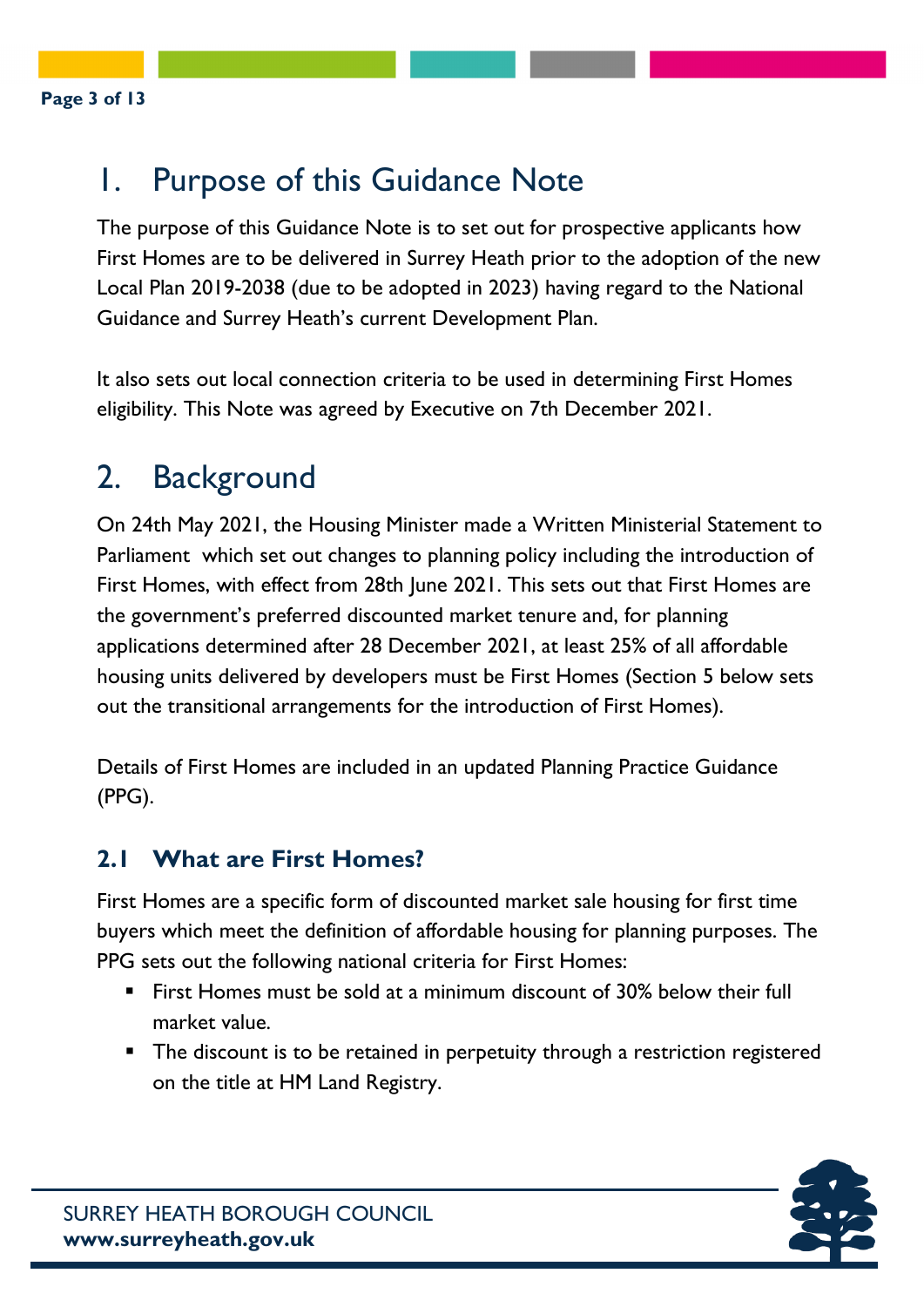The first sale must be at a price no higher than  $£250,000$  once the discount has been applied.

#### **2.2 Who can purchase a First Home according to the national criteria?**

In order to purchase a First Home, at both the initial sale and at any future resale, buyers must meet all of the following eligibility criteria set out in the PPG:

- All purchasers must be first time buyers as defined in paragraph 6 of Schedule 6ZA of the Finance Act 2003 for the purpose of Stamp Duty Relief.
- Purchasers must have a combined annual household income of no more than £80,000.
- **Purchasers should have a mortgage or home purchase plan to fund a** minimum of 50% of the discounted purchase price.

#### **2.3 First Homes criteria to be applied in Surrey Heath**

The PPG advises that Local Authorities can set a greater discount of 40% or 50% and/or a lower price cap if they can demonstrate a need for this. The PPG also advises that Local Authorities can apply their own set of local eligibility criteria based on local needs, which can include a lower income cap for buyers, a local connection test or criteria based on employment.

Until the new Local Plan is adopted, the Council will be applying the national criteria for First Homes (30% discount, £80,000 income and £250,000 price cap). However, in order to meet local needs and to allow people to get on the housing ladder in their local area, the Council has set Local Connection criteria for First Homes eligibility as set out below.

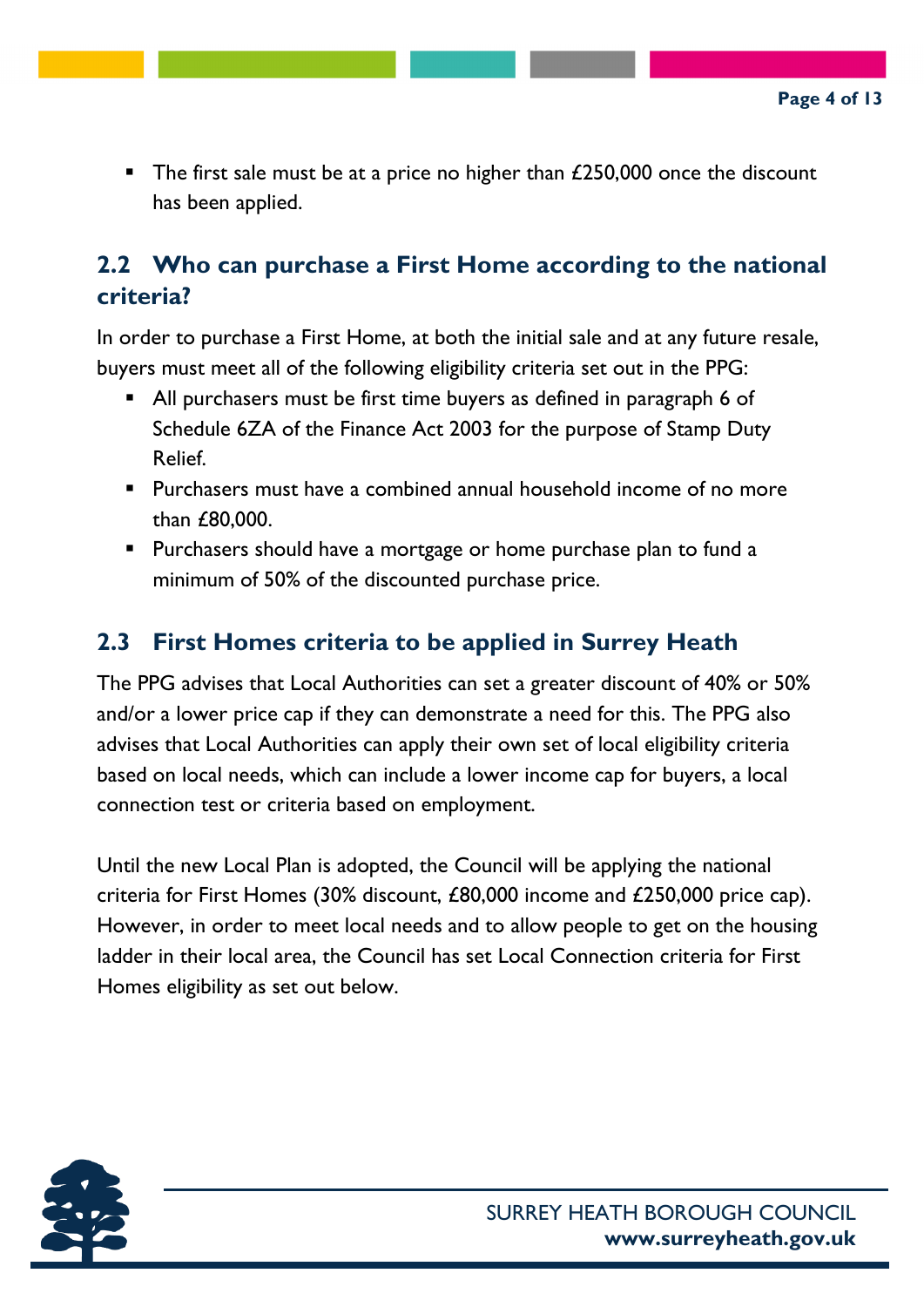#### **2.4 Surrey Heath Local Connection Criteria:**

In addition to the criteria in Section 2.2, at least one purchaser must be able to demonstrate that they meet one of the following criteria:

- **Normally a resident in Surrey Heath they are a current resident of the** Borough and have been so continuously for the last 6 months or have lived in the Borough for 3 years during the previous 5 years; or
- **Their place of employment is in Surrey Heath, and they have a current** permanent contract for at least 16 hours a week that they have been in continuously for at least the previous 6 months; or
- They have a close family connection to the Borough, defined as a father, mother, brother, sister or adult children who are usually resident in the Borough in line with the criteria in (a); or
- **There is an exceptional reason for allowing a discretionary local connection** to the Borough in order to access the scheme, which will be assessed on individual circumstances.

In recognition of their unique circumstances, there is a statutory exemption from local connection criteria for all members of the Armed Forces.

Local connection criteria apply for a maximum of 3 months from when a home is first marketed. If a suitable buyer has not reserved a home after 3 months, the eligibility criteria revert to only the national criteria set out in Section 2.2.

# <span id="page-4-0"></span>3. The Surrey Heath Current Local Plan

#### **3.1 What does Surrey Heath's current affordable housing policy say?**

The existing Affordable Housing policy is Policy CP5 of the Adopted Core Strategy which seeks a target of 35% of all net additional housing as affordable (varies according to site size), split evenly between social rented and intermediate.

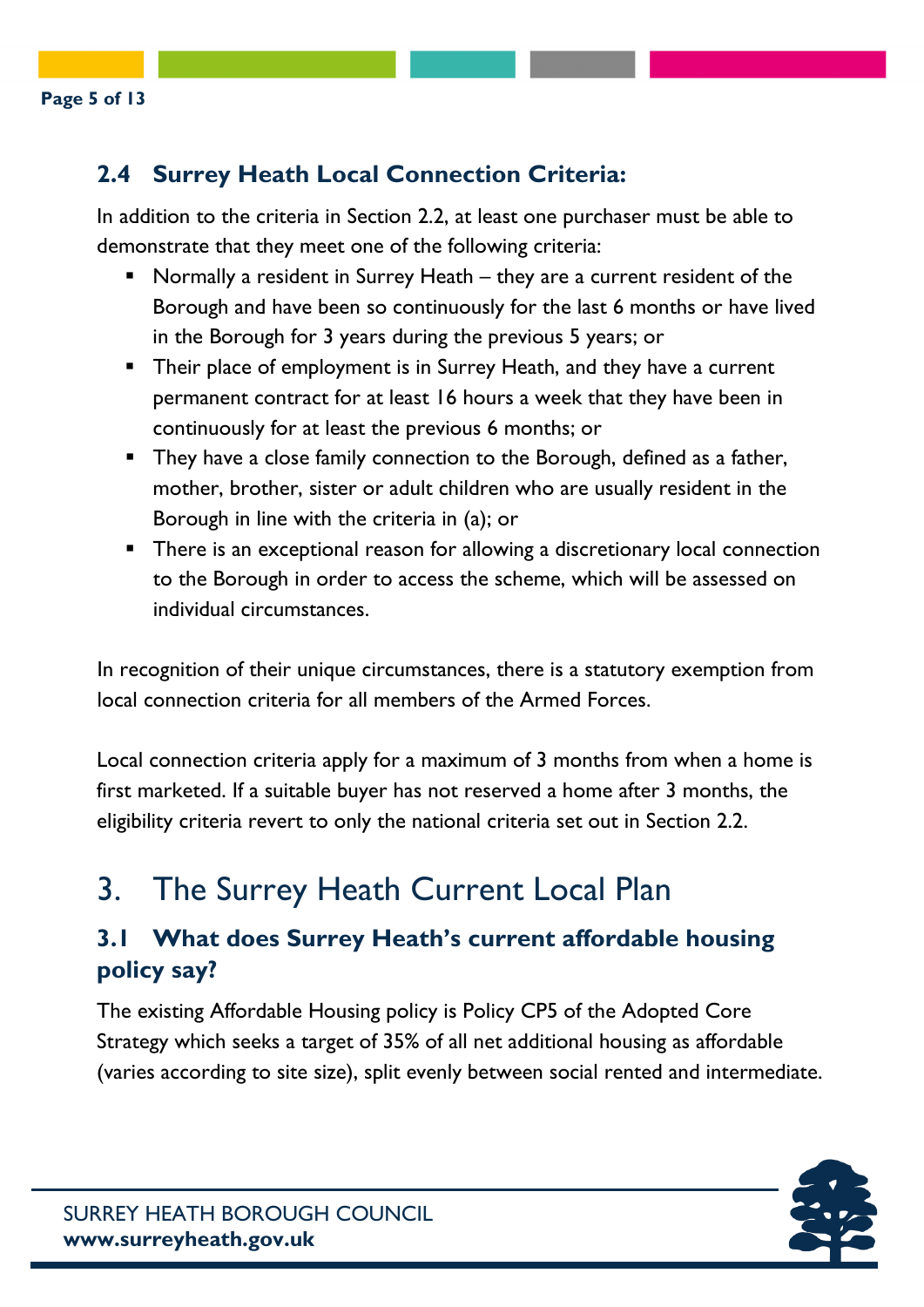#### **Policy CP5 of the Adopted Core Strategy (2012) - extract:**

Over the lifetime of the Core Strategy, the Borough Council will seek a target of 35% of all net *additional housing as affordable, split evenly between social rented and intermediate*

*The Borough Council will negotiate the overall quantity and type of on-site affordable housing on a site by site basis, based on the following thresholds and targets: -*

*Developments of 5-9 units (net) – 20% on site provision Developments of 10-14 units (net) – 30% on site provision Developments of 15 or more units (net) – 40% on site provision*

*The Borough Council will also negotiate a 20% affordable housing equivalent financial contribution on sites of 3-4 units (net).*

#### **3.2 How is Policy CP5 of the Core Strategy affected by First Homes?**

The introduction of First Homes means that at least 25% of all affordable housing units should be First Homes. Once a minimum of 25% First Homes has been accounted for, the PPG sets out that social rent should be delivered in the same percentage as set out in the Local Plan and the remainder of the affordable housing tenures (75% of the total affordable units) should be delivered in line with the proportions set out in the Local Plan policy. This will therefore be the Councils starting point in discussions with applicants.

While the overall targets for total affordable housing provision on development schemes in Surrey Heath will remain unaffected by First Homes, First Homes will now account for 25% of the affordable housing provision and the proportions of affordable housing tenures set out within Policy CP5 will make up the remaining 75% with priority given to the delivery of social rent.

After the 25% of First Homes is accounted for, social rent should be delivered in line with Policy CP5 (half of the overall affordable provision), with the remainder

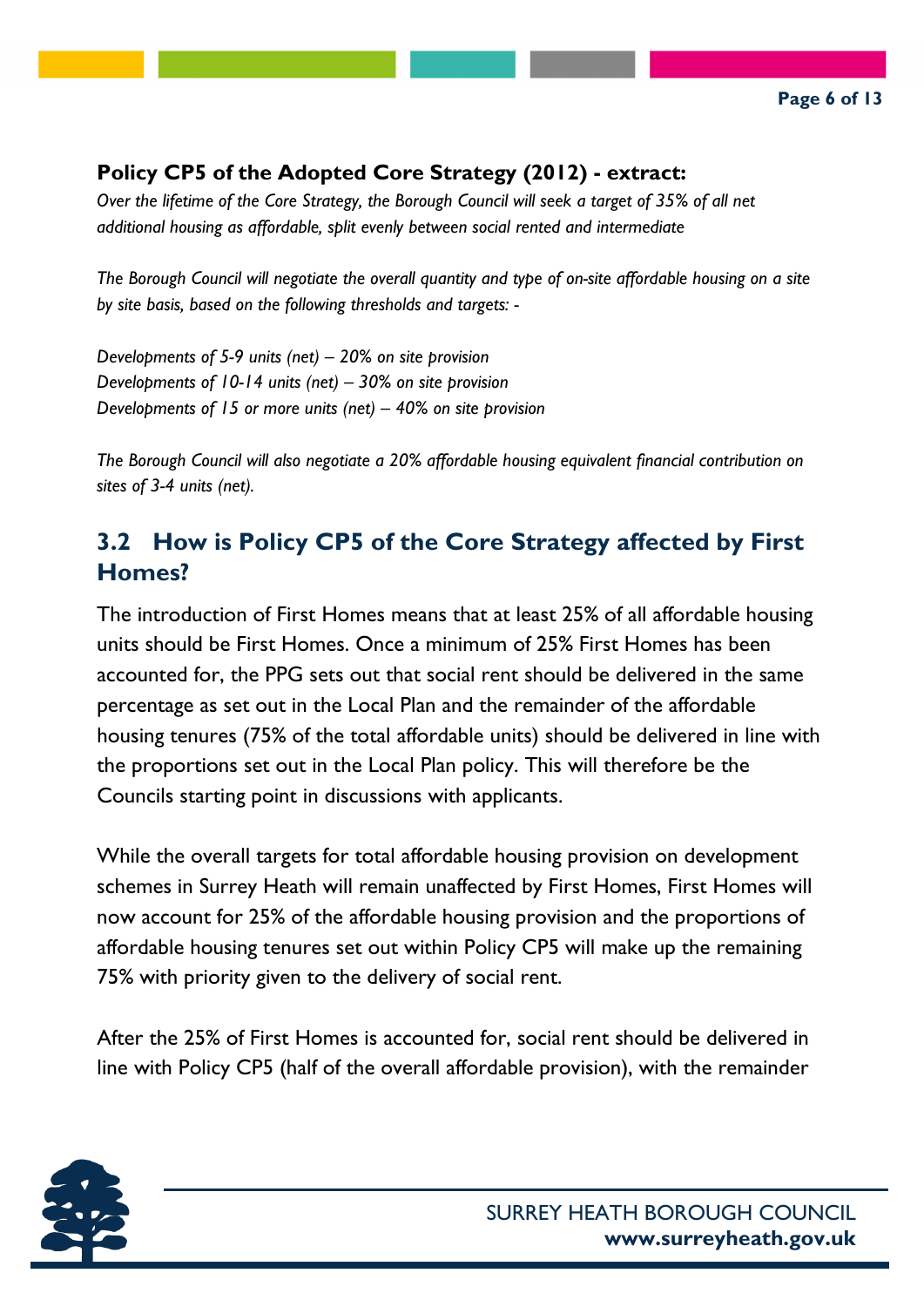

to be intermediate housing. This would result in the following percentage breakdown of affordable tenures:

| <b>Affordable Tenures</b> | <b>Target</b> |
|---------------------------|---------------|
| First Home                | 25%           |
| Social Rent               | 50%           |
| Intermediate              | 25%           |

#### **3.3 Worked example**

- **100** unit scheme before and after First Homes takes effect
- Policy CP5 requirement for 40% affordable housing  $=$  40 units in total

| <b>Development Proposal</b>                                                                    | <b>Affordable Tenures</b> |
|------------------------------------------------------------------------------------------------|---------------------------|
| Without First Homes (i.e. for developments<br>granted permission before 28 December $2021^*$ ) | 20 social rented units    |
|                                                                                                | 20 intermediate units     |
| With First Homes (i.e. for developments granted<br>permission after 28 December 2021*)         | 10 First Homes units      |
|                                                                                                | 20 social rented units    |
|                                                                                                | 10 intermediate units     |

\*Or 28 March 2022 where there has been significant pre-application engagement (Transitional arrangements set out in Section 5).

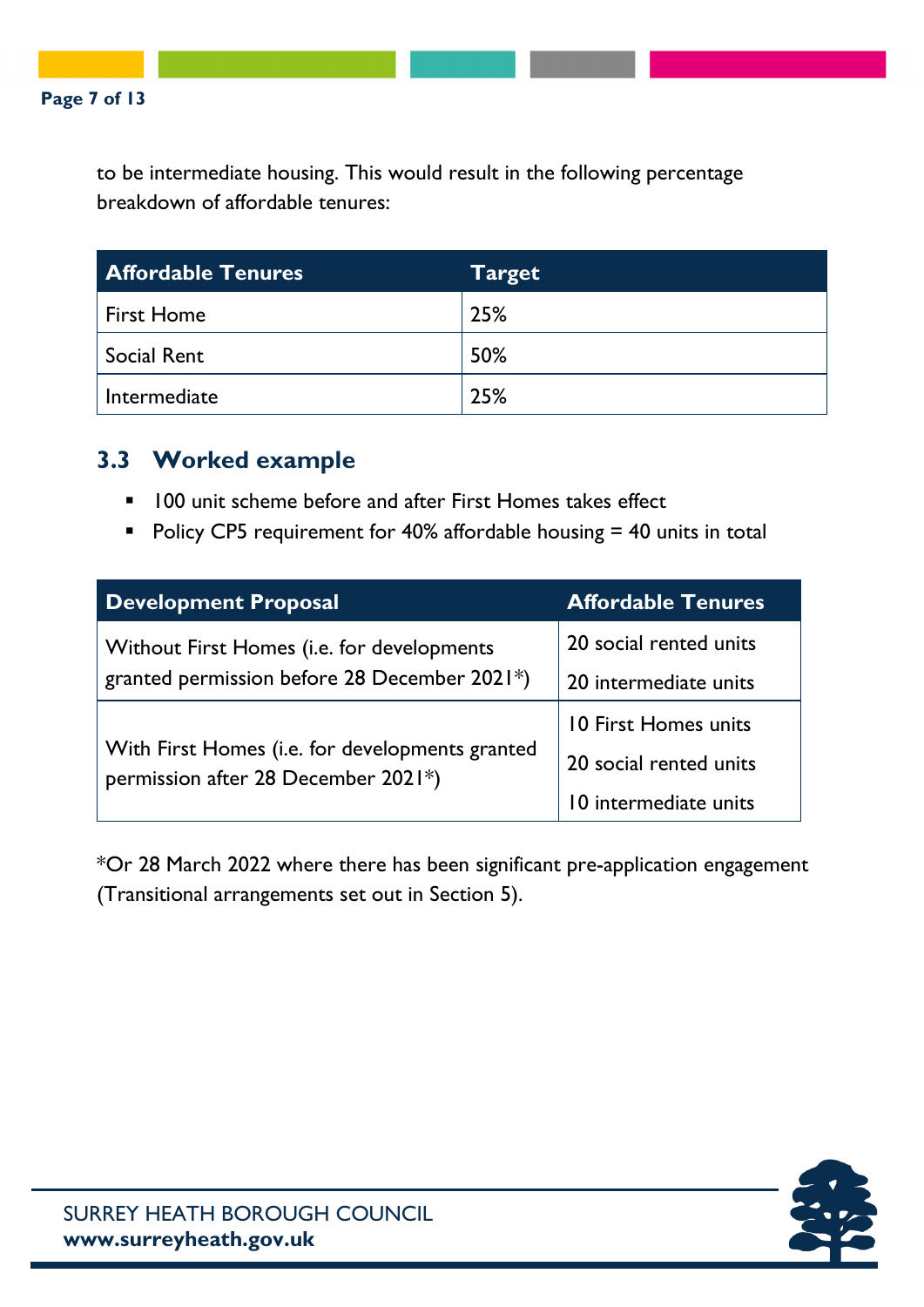## **3.4 How do First Homes interact with the requirement in the NPPF for 10% of homes to be available for affordable ownership on major schemes?**

The NPPF sets a requirement that, where major development is proposed, at least 10% of homes should be available for affordable home ownership. The 25% First Homes contribution can make up or contribute to this 10% requirement. As the Council's Development Plan requires 40% affordable housing for developments of 15 units and above, it is expected that the 25% First Homes contribution will make up the 10% affordable ownership requirement in most instances.

However, if a planning application for a major housing site (10 or more units) in which 25% of the affordable homes are First Homes does not meet the 10% affordable home ownership expectation in the NPPF, additional affordable ownership homes may be provided on top of the First Homes provision in order to meet this expectation.

It is expected that where additional affordable home ownership homes are needed to meet the 10% NPPF requirement, then applicants are encouraged to provide the additional affordable home ownership products such as 'shared ownership' homes to enable access to an alternative affordable home ownership model.

## **3.5 Exemptions**

Where specific developments are exempt from delivering affordable home ownership products (Paragraph 65 of the NPPF) they are also exempt from the requirement to deliver First Homes. This exemption applies to development which:

- provides solely for Build to Rent homes;
- **Perovides specialist accommodation for a group of people with specific needs** (such as purpose-built accommodation for the elderly or students);

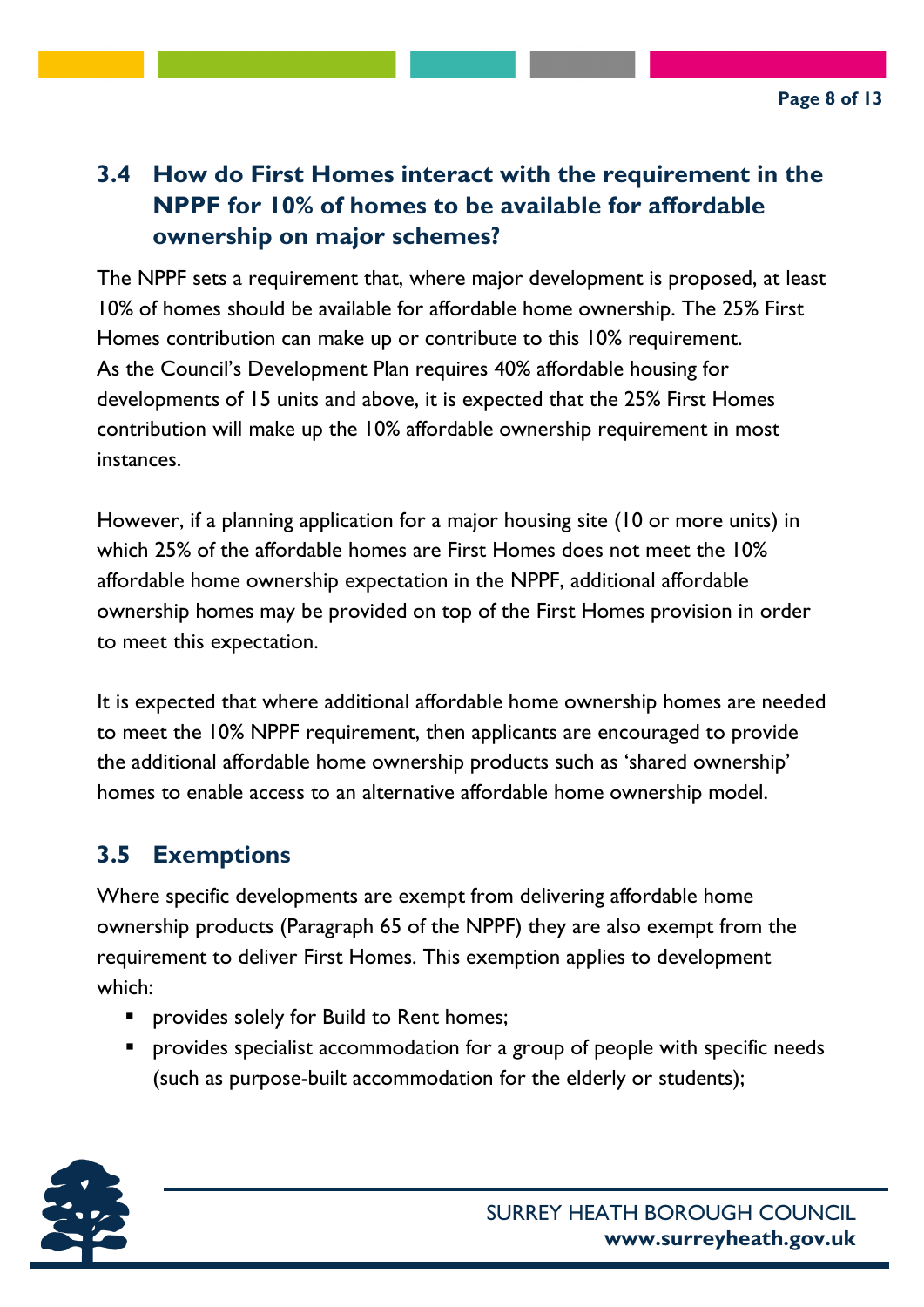- is proposed to be developed by people who wish to build or commission their own homes; or
- **E** is exclusively for affordable housing or a rural exception site.

## <span id="page-8-0"></span>4. Developer Contributions

#### **4.1 Securing First Homes through Planning Obligations**

First Homes will be secured through Section [1](#page-8-1)06 planning obligations<sup>1</sup> and will make up a minimum of 25% of all affordable housing units on any development scheme which is required to provide affordable housing. When a First Home is sold by the developer to the first owner, a restriction is to be entered onto the title register identifying the unit as a First Home. This restriction should ensure that the title cannot be transferred to another owner unless the relevant local authority certifies to HM Land Registry that the First Homes criteria and eligibility criteria have been met, including the discounted sale price<sup>[2](#page-8-2)</sup>.

#### **4.2 Can First Homes be delivered through cash contributions?**

In accordance with paragraph 63 of the National Planning Policy Framework (NPPF), affordable housing is expected to be delivered on-site unless off-site provision or a financial contribution in lieu can be robustly justified, and the agreed approach contributes to the objective of creating mixed and balanced communities. This expectation is also set out in Policy CP5 of the Core Strategy which states that a financial contribution will only be acceptable where on-site provision is not achievable and where equivalent provision cannot readily be provided by the developer on an alternative site.



<span id="page-8-1"></span><sup>&</sup>lt;sup>1</sup> The Government has published [Model Section 106 Agreements at Gov.uk](https://www.gov.uk/government/publications/first-homes-model-section-106-agreement-for-developer-contributions) which the Council will use as a basis to secure First Homes.

<span id="page-8-2"></span> $2$  Model title restriction included in Appendix 1.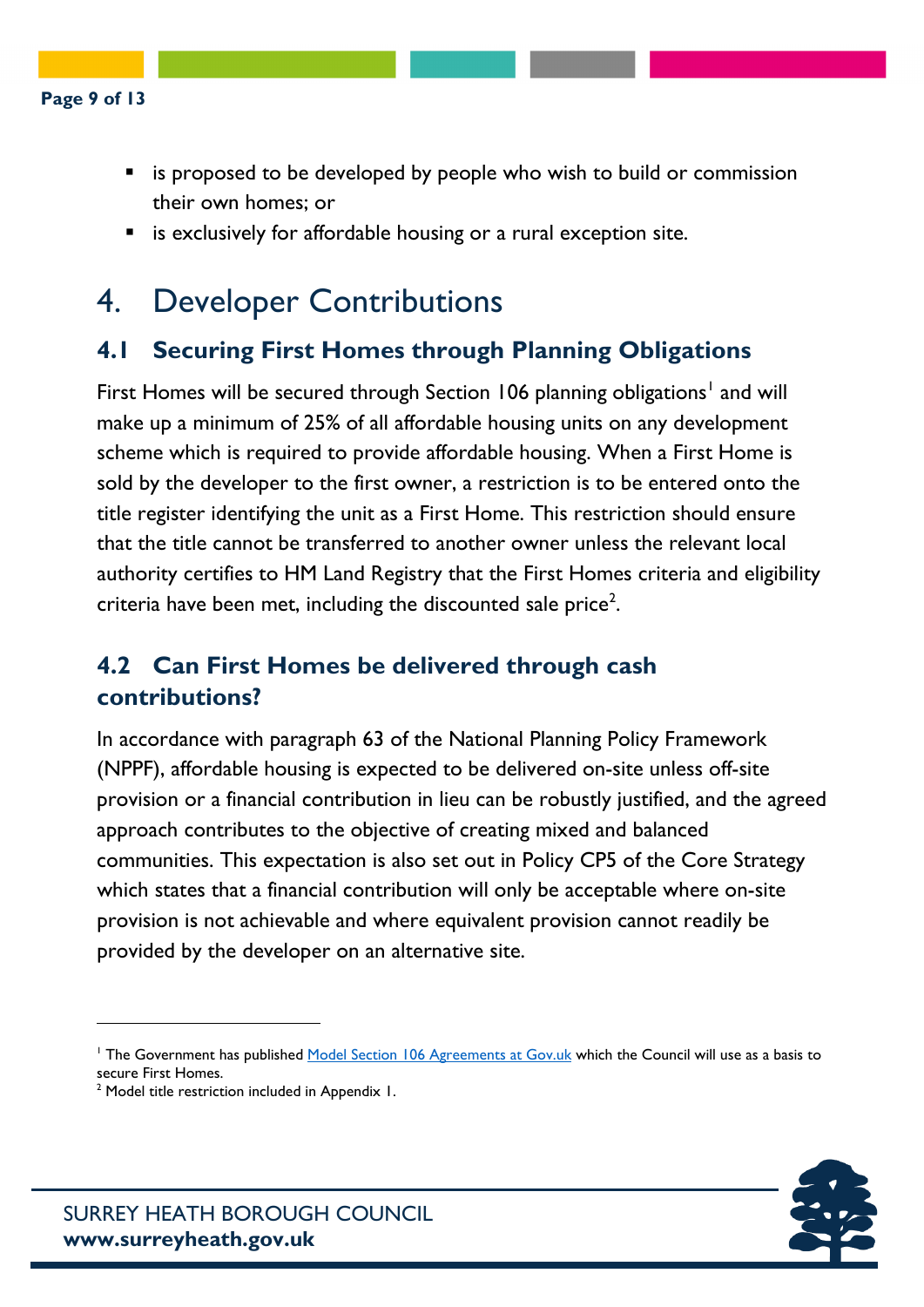Where cash contributions for affordable housing are secured instead of on-site units, a minimum of 25% of these contributions should be used to secure First Homes. This could be achieved, for example, by acquiring additional First Homes from market development, paying the developer a sum to offset the discount from market price, and securing the tenure through section 106 planning obligations. Where a mixture of cash contributions towards affordable housing and on-site units are secured, 25% of the overall value of affordable housing contributions should be applied to First Homes.

## **4.3 Are First Homes CIL Liable?**

The Community Infrastructure Levy (CIL) Regulations 2010 allow developers of First Homes to obtain an exemption from the requirement to pay CIL. Mandatory social housing relief can apply in respect of dwellings where the first and subsequent sales are for no more than 70% of their market value. To be eligible, a planning obligation must be entered into prior to the first sale of the dwelling designed to ensure that any subsequent sale of the dwelling is for no more than 70% of its market value. As First Homes will be provided at a minimum discount of 30% of the market value, this relief will therefore be available for First Homes.

## **4.4 Valuations and prospective buyers**

It is expected that the valuation process and verification are to be managed by the developer and lender. During the initial sale of a First Home, the developer is required to commission a RICS registered surveyor for a valuation which will be approved by the mortgage lender's valuation and shared with the Council under the S.106 agreement.

It is also the responsibility of the developer to ensure that prospective purchasers of First Homes meet the eligibility criteria through:

Assisting prospective buyers in the completion of an application pack.

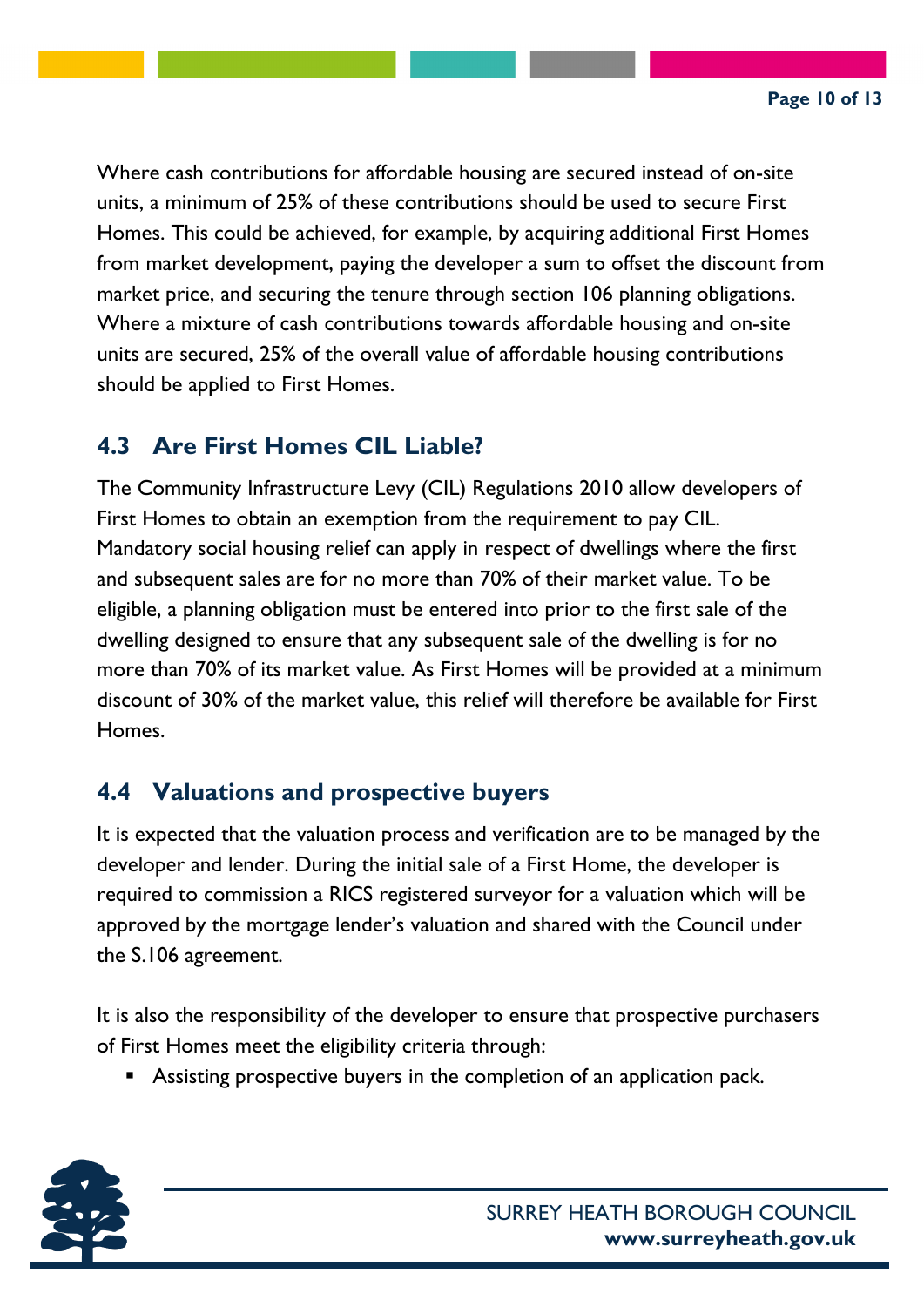**Submission of the application pack to Surrey Heath Borough Council for** review and notice of Authority to Proceed.

# <span id="page-10-0"></span>5. Decision making

#### **5.1 Transitional Arrangements**

The new First Homes policy requirement does not take effect for the following:

- **Development sites with full or outline planning permissions already in place** or determined (or where a right to appeal against non-determination has arisen) before 28 December 2021.
- **Applications for full or outline planning permission where there has been significant pre-application engagement\*** which are determined before 28 March 2022.

**\*significant pre-application engagement** means any substantive discussions between the local planning authority and the applicant relating to the proposed quantity or tenure mix of the affordable housing contribution associated with that application.

## **5.2 Section 73 Applications**

The requirement for First Homes does not apply to applications made under Section 73 of the Town and Country Planning Act 1990 to amend or vary an existing planning permission unless the amendment or variation in question relates to the proposed quantity or tenure mix of affordable housing for that development.

# <span id="page-10-1"></span>6. First Homes Policy in Surrey Heath – Next Steps

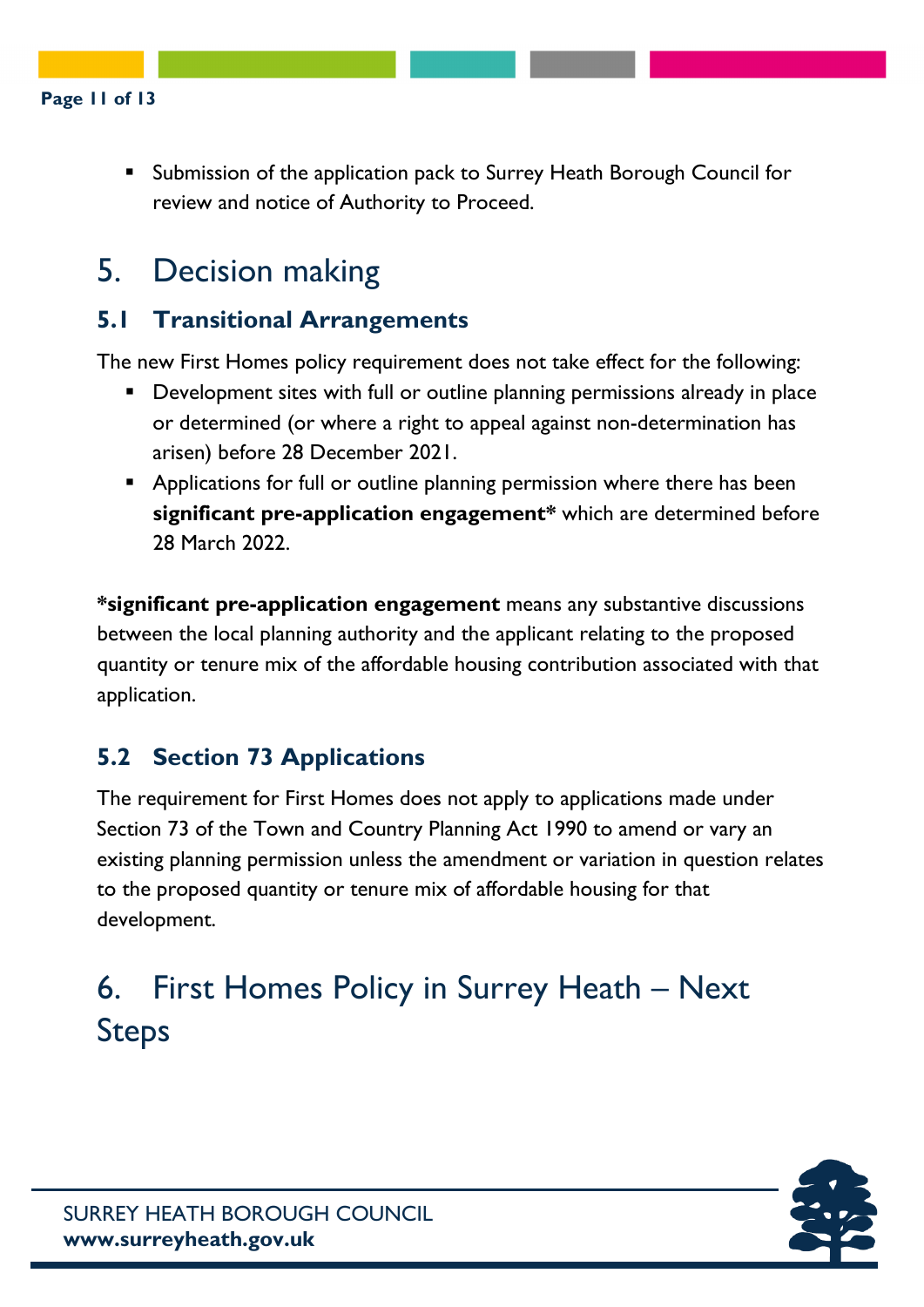The Surrey Heath Local Plan is currently at Draft Regulation 18 stage and is due to go out to consultation in early 2022. The Draft Plan will incorporate the requirement for First Homes within an Affordable Housing policy and a First Homes Exception Sites policy. The Plan is due to be adopted in 2023 and this Guidance Note applies in the interim.

#### **6.1 Will further local criteria be set in Surrey Heath?**

Any changes to the national criteria such as a greater discount, lower price cap or lower income cap would be set through the Local Plan process. In the interim, the national criteria are to be applied for First Homes in Surrey Heath as set out in Section 2.3 in addition to the local connection criteria set out in Section 2.4.

Should you require any further information please contact the Planning Policy team: planning.policy@surreyheath.gov.uk

For advice on the suitability of your development proposal it is recommended that you submit a request for pre-application advice (please note this is a fee paid service): [Pre-application](https://www.surreyheath.gov.uk/residents/planning/development-planning-advice/pre-application-service) service on Surrey Heath Borough Council Website